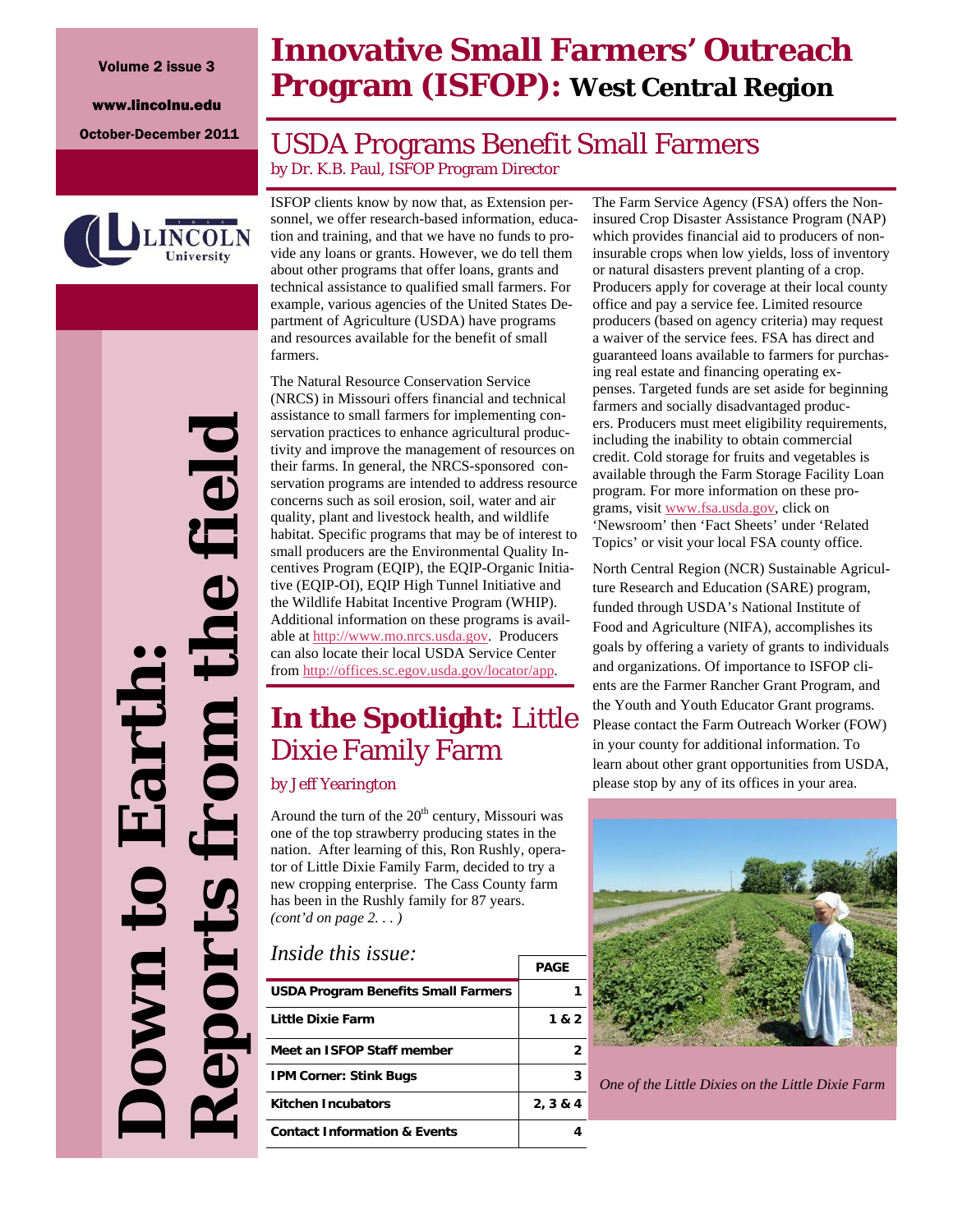# Little Dixie . . . (continued from page 1)

In the spring of 2010, Ron Rushly planted 1800 strawberry plants. Before long, Rushly was overwhelmed with the weeds that almost took over the new plantings. Keeping the weeds under control turned out to be his greatest challenge. Ron and his children spent many hours weeding the berry patch. This made him think that there must be a better method of controlling weeds in a strawberry field.

Rushly remembered an old horse-drawn cultivator that his family had used many years ago, which was sitting unused next to a pile of junk on the farm. He pulled it out, moved it to his shop, then modified it to fit behind his Allis-Chalmers Model B tractor. This old cultivator became a valuable piece of equipment for weeding the berry patch,

saving many hours of hand labor. This enabled Rushly to expand his strawberry plantings by 8,000 additional plants!

In Spring 2011, Little Dixie Farm harvested and marketed their first strawberry crop. More than 1,000 quarts of berries were handpicked and sold through local farmers markets and direct sales off of the family farm.

Next year, Rushly and his family plan to harvest berries from more than 10,000 plants. And, he says, the passion for farming is back. Some of the children are talking about staying on the farm for another 100 years.



*Ron Rushly in his strawberry patch on Little Dixie Farm in Cass County, Missouri* 



*Susan Jaster, FOW* 

# Meet Farm Outreach Worker (FOW): Susan Jaster—Lafayette and Ray Counties

Susan Jaster began a career in farming in the early 1980s in Arizona on a large commercial dairy. She continued dairy farming in Missouri on the 150-cow dairy that she co-owned with her husband, Art, and their three children for 18 years. During her farm career she was also a radio broadcaster and farm news reporter for a small radio station in Southwest Missouri. Jaster and her family participated in the 4-H program for many years, and she will be celebrating 20 years of service in 2012.

Most summers as a child, Jaster assisted her grandparents with their roadside vegetable

and strawberry stand and worked as a veterinary assistant during high school. She has always been a gardener and cared for many species of animals throughout her life. Jaster joined Lincoln University Cooperative Extension's (LUCE) ISFOP team as an FOW in September 2009. As an FOW, she attends many workshops and conferences in order to gain new information about small farms, livestock, growing produce and the craft of marketing. She stands ready to provide education and information to the small farmers in Lafayette and Ray Counties.

## Kitchen Incubators by Jim Pierce

#### *What is a kitchen incubator?*

A kitchen incubator is a facility that is equipped with commercial-size types of equipment for food preparation. The fully installed and operational equipment are available for rent by the hour, day or week. These are health department-approved facilities.

#### *How do they work?*

The first step is to make an appointment with the staff for a tour and to find out the specifics for using the facility. Ask questions like: what will be required of me to use the kitchen, how

much does it cost, and how do I engage the use of the kitchen? They may require you to have a merchant license, food handling license, insurance and other training. After meeting the requirements, make a reservation to use the kitchen incubator for a block of time.

#### *Why is a kitchen incubator important to beginning and small farmers?*

Kitchen incubators allow farmers with limited capital to explore the possibility of adding value to the fruit, vegetables, herbs or meat they produce. They can do this without having to invest a huge sum of cash in a kitchen incubator. An example would be a farmer with a short harvest season for cilantro. This person might decide greater profit could be had in the form of salsa or a cilantro pesto. After developing a recipe in their home kitchen they could rent the kitchen and produce health departmentapproved batches to test the market.

The second step would be to begin manufacturing the product with the most positive response using the kitchen incubator.

*(cont'd on page 3. . . )*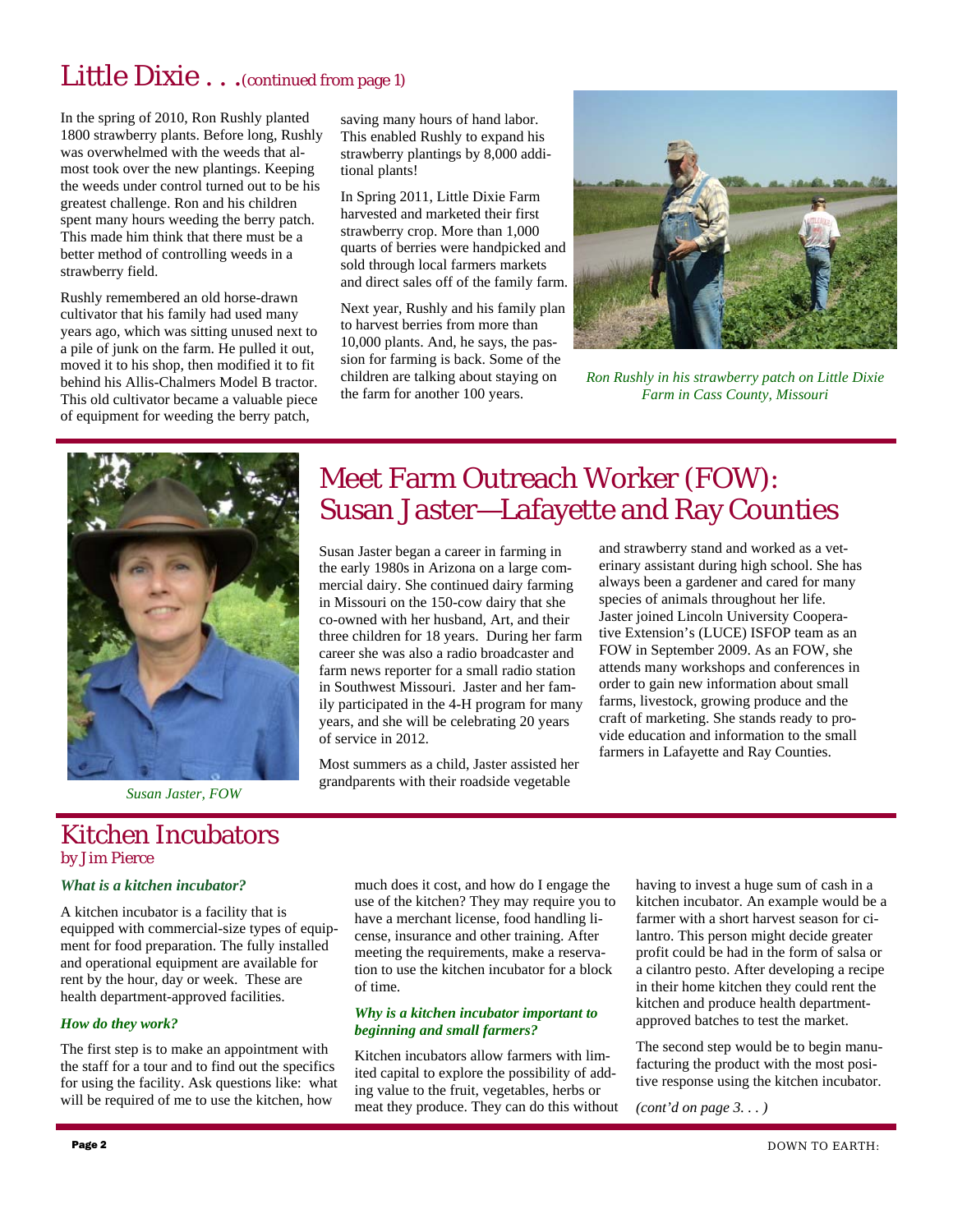# Kitchens . . . (continued from page 2)

#### *Where can a kitchen incubator be found?*

Many farmers do not know that the Kansas City region now has an 'incubator kitchen' located at the Independence Regional Ennovation Center, located in what used to be Independence Regional Hospital. It has a long list of kitchen equipment, such as 40-quart mixers, restaurant ranges, ovens, fryers, and even a smoker. There is also cold/dry storage, office space and conference rooms for

rent. One can also conduct training workshops and provide business planning help in conjunction with Missouri Small Business Development & Technology Center. There are many other services offered as well. Contact information is 201 N. Forest Avenue, Independence, Missouri or call (816) 463-3532.

The City Market Farmers' Market in Kansas City will be installing a kitchen incubator called the Farm to Table Kitchen.*(cont'd on page 4)* 



*Kitchen Incubator facility at the Ennovation Center in Independence, Missouri (Photo courtesy of the Ennovation Center)* 

## THE IPM CORNER: BROWN MARMORATED STINK BUG: A NEW INVASIVE INSECT PEST *By Dr. Jaime Piñero, LUCE Integrated Pest Management State Specialist*

The brown marmorated stink bug (*Halyomorpha halys*) has been detected in some Midwestern states. This invasive stink bug is native to China, Japan, Korea and Taiwan, and was introduced into the US in 1996. It can cause devastating damage to many crops, including tree and small fruit, vegetables, row crops, vineyards, etc. For example, in 2010 severe crop injury was reported in Delaware, Maryland, New Jersey, Pennsylvania, Virginia and West Virginia. Currently, it is found in 31 states including Iowa, Michigan and Wisconsin. Its presence in Illinois and Missouri is unknown.

Its additional status as a nuisance pest makes the brown marmorated stink bug different than other plant-feeding stink bug species. **The adults enter homes and other buildings in the autumn seeking sheltered sites to spend the winter.** The adults fly to these overwintering sites in mid September, and the peak flight activity is from **late September until early October.** The bugs are harmless to humans and pets as they do not bite, but they can become a nuisance when they congregate in large numbers outside and inside buildings. In extreme cases, hundreds can invade a home. When disturbed, the bugs produce a characteristic pungent, acrid odor that many people find offensive.

The adult brown marmorated stink bug has the typical shield shape of other stink bugs. They are approximately 15 mm (5/8 inch) long and 8 mm (3/8 inch) wide. The upper side of the body is mottled shades of brown and gray, and is covered with dense puncture marks, as shown in the image below. The word marmorated refers to its marblelike coloration. The adults of the brown marmorated stink bug can be distinguished from other species of stink bugs by the alternating dark and light bands on the last two segments of the antennae. The edges of the abdomen also

have alternating light and dark banding.

If you happen to see a brown marmorated stink bug in your area, please contact the Missouri Department of **Agriculture** by contacting Collin Wamsley, State Entomologist at (573) 7515505 Collin.Wamsley@mda.mo.gov, or Dr. Jaime Piñero at PineroJ@LincolnU.edu

*If you are able to capture a specimen, please place it in any type of container such as a plastic medicine bottle or a film canister and put this in a freezer for at least 24 hours before submitting the sample. Digital pictures will also be useful.*